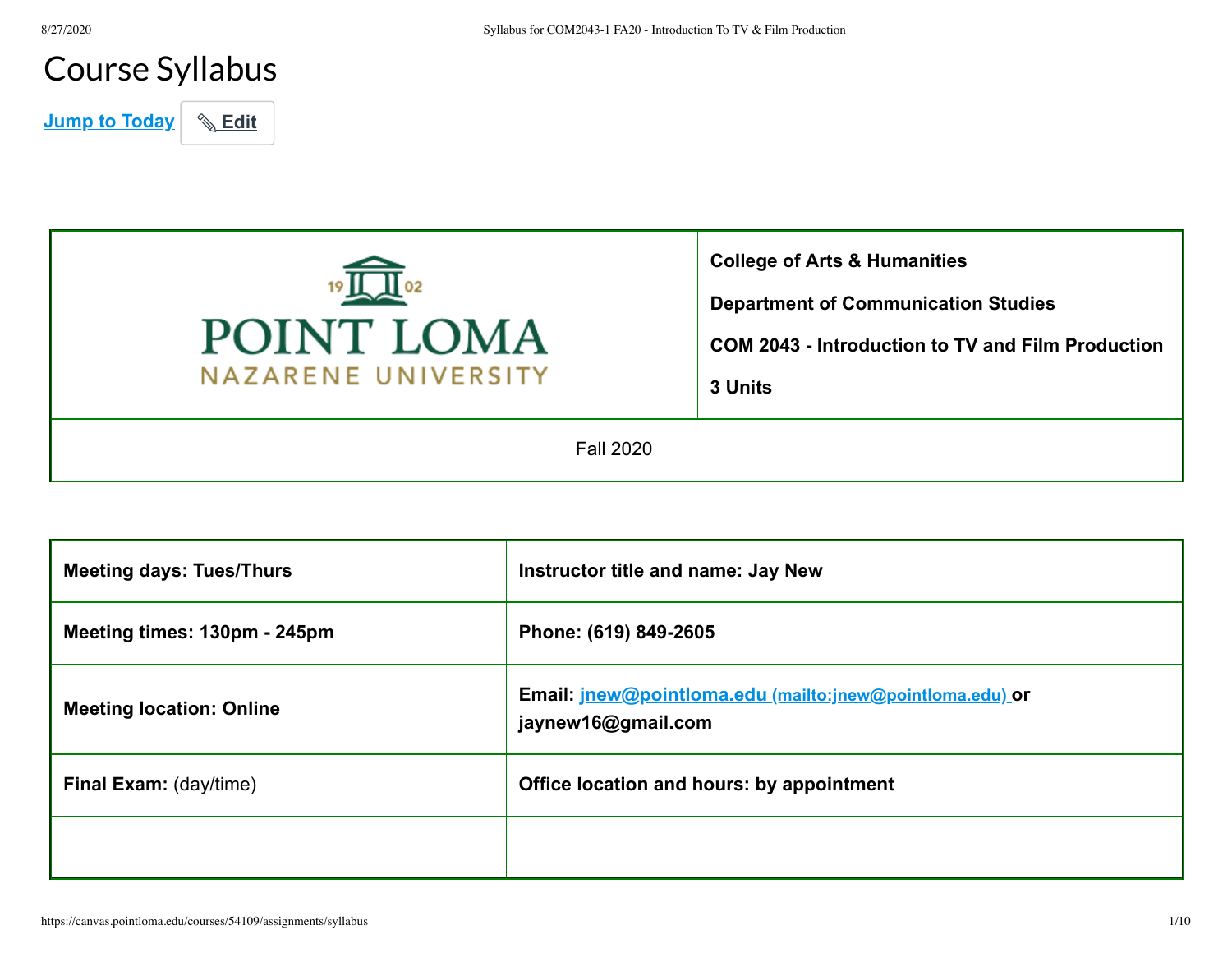### **PLNU Mission**

# **To Teach ~ To Shape ~ To Send**

Point Loma Nazarene University exists to provide higher education in a vital Christian community where minds are engaged and challenged, character is modeled and formed, and service is an expression of faith. Being of Wesleyan heritage, we strive to be a learning community where grace is foundational, truth is pursued, and holiness is a way of life.

# **COURSE DESCRIPTION**

**Note:** Fundamentals of studio and field TV and film production. This includes basic technical and creative aspects of camera, lighting, sound, graphics, producing, directing, and editing. Group projects are viewed and critiqued by peers and the instructor for consideration of being included on the campus cable TV channel. Offered fall and spring.

# **COURSE LEARNING OUTCOMES**

Throughout the course, you (the student) will...

- demonstrate proper writing techniques (like "showing" vs "telling") and proper screenplay formatting
- delineate between genres and between distribution formats as it pertains to preparation for your writing and video projects
- develop, produce, and exhibit video exercises and short films across an array of those previously mentioned genre and/or distribution formats
- implement foundational narrative ingredients and narrative structure into multiple written and produced exercises and/or short films.
- understand and exercise foundational camera operation skills as they pertain to creative control on your projects: e.g., focal length, exposure time, aperture, sensor, shot size, shot angles, etc.
- understand and exercise foundational editing rules and techniques for the sake of both planning and editing your projects: e.g., coverage and continuity rules, transitional elements, etc.
- understand and exercise three-point lighting and alternative lighting.
- understand and exercise introductory foundational aesthetic concepts of point, line, space, color, and composition especially as they relate to shot selection and production design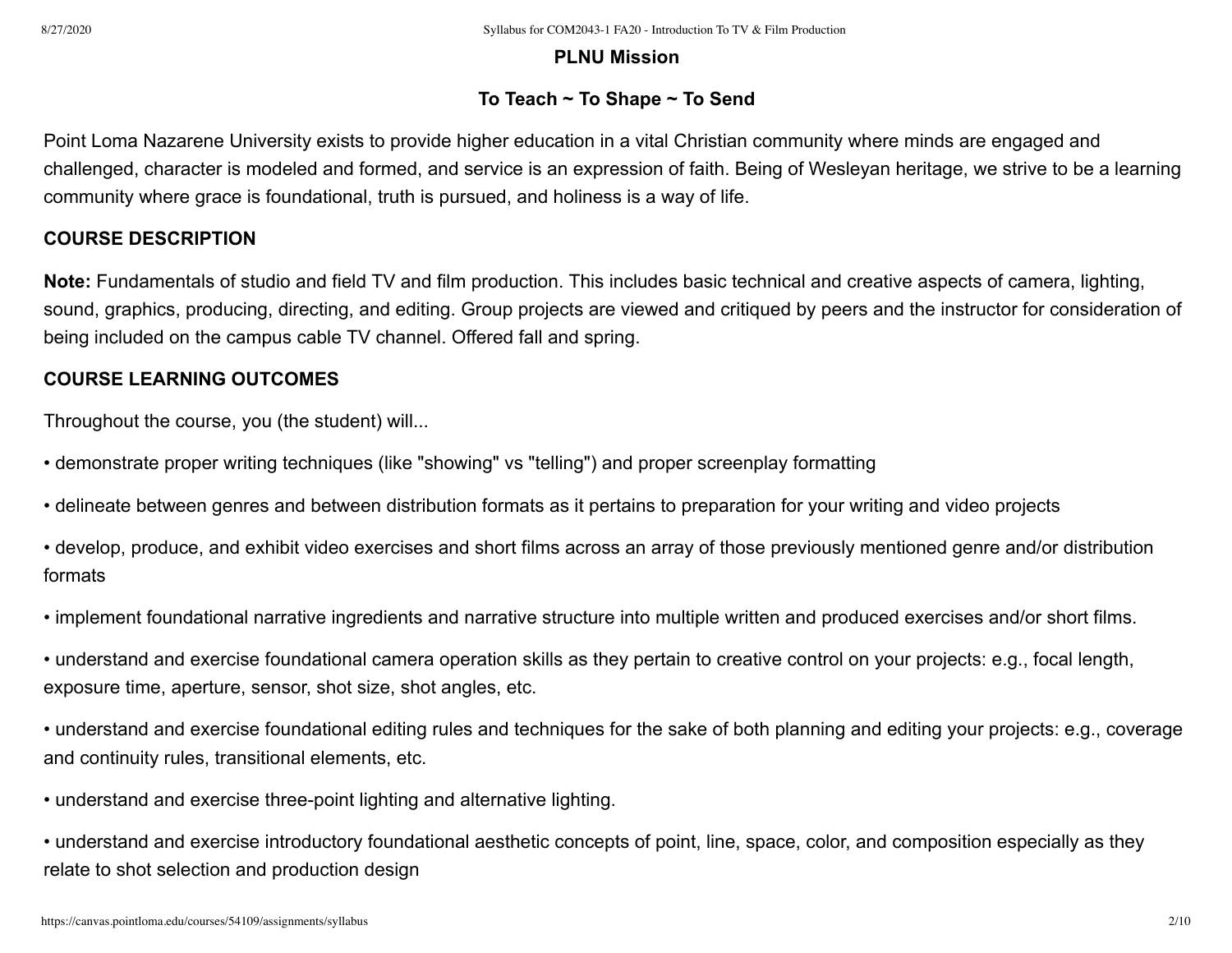#### 8/27/2020 Syllabus for COM2043-1 FA20 - Introduction To TV & Film Production

• practice introductory techniques for working with actors by completing live improvised and directed scenes in class

• understand and implement introductory techniques for creating a layered sound design, structured sound edit, and balanced sound mix

• in completing the above, practice numerous producing and directing concepts related to production preparation: budgeting, scheduling, shot-listing, and storyboarding, among others.

• practice collaborative critical evaluations by screening your own work and peer's work, then "workshopping" the projects to help the filmmaker towards their ideal version of their own intended project.

### **SUGGESTED TEXTS AND RECOMMENDED STUDY RESOURCES**

Basically, everything is online these days, but you have to know what you're looking for. Throughout the course, we will access a plethora of online resources that align with our curriculum. There are, however, a few books that I think any beginning film student should own (and that all the film students that turned into film pros that I know, also had or have on their shelves).

- Block, Bruce. *The Visual Story.*
- Brown, Blain. *Cinematography.*
- Field, Syd. *Screenplay*
- Hagen, Uta. *Respect for Acting.*
- Katz, Steven D. *Film Directing Shot by Shot.*
- Lumet, Sidney. *Making Movies*.
- Murch, Walter. *In the Blink of an Eye.*

There's many more. Let me know if you finish these, and I'll be happy to suggest another round of reading!

#### **COURSE CREDIT HOUR INFORMATION**

In the interest of providing sufficient time to accomplish the stated Course Learning Outcomes, this class meets the PLNU credit hour policy for a 3 unit class delivered over 15 weeks. Specific details about how the class meets the credit hour requirement can be provided upon request. (Based on 37.5 hours of student engagement per credit hour = 112.5 hours total. That's about 7.5 hours per week.

### **Distribution of Student Learning Hours**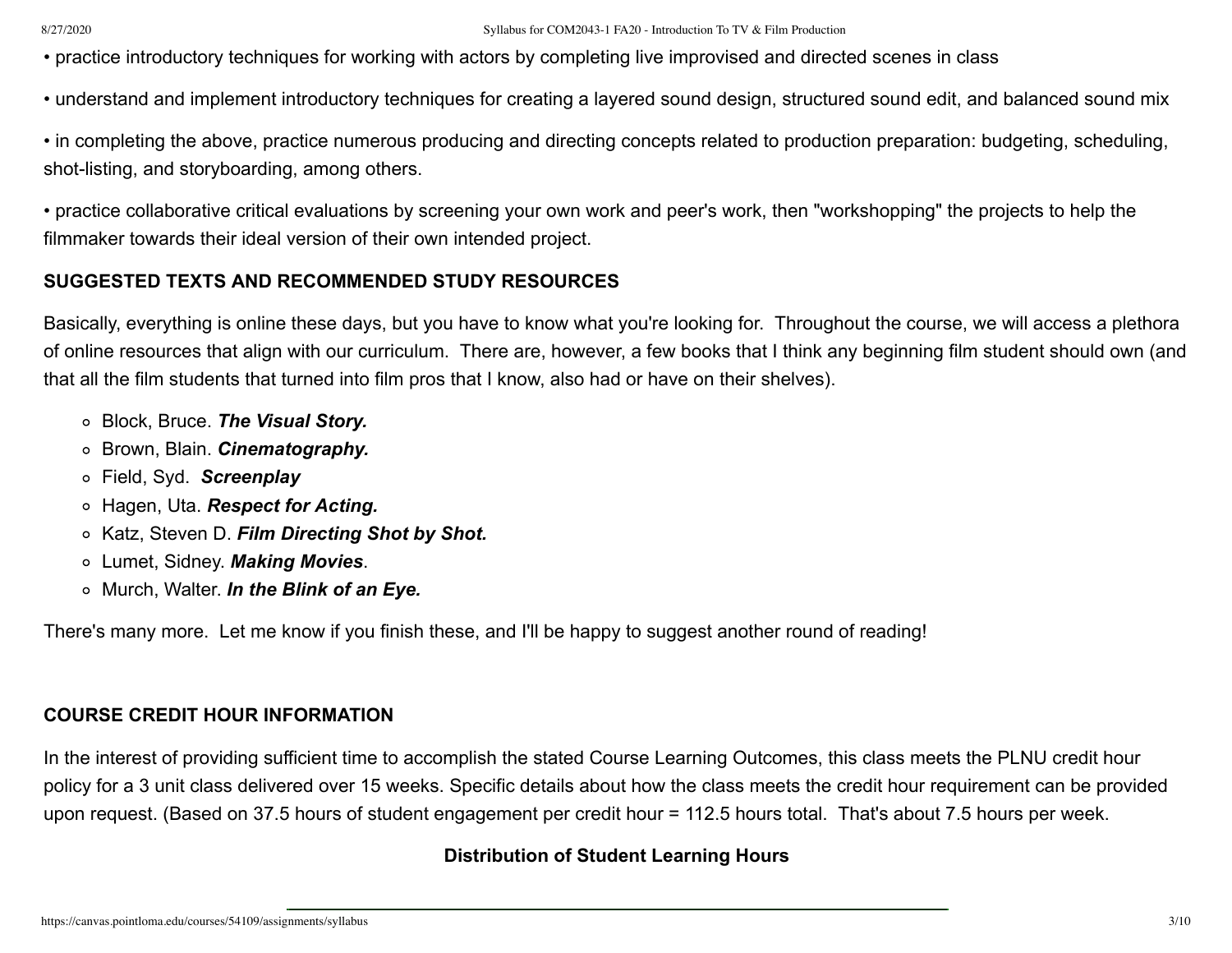| Category                                             | <b>Time Expectation in Hours</b> |
|------------------------------------------------------|----------------------------------|
| Online Participation in Discussions, Groups,<br>etc. | $1.5$ /wk                        |
| <b>Reading Assignments</b>                           | 1/wk                             |
| <b>Written Assignments</b>                           | 1-5/wk variable                  |
| <b>Producing Video Exercises and Shorts</b>          | 2-10/wk variable                 |
| Quizzes, Surveys                                     | less than 1/wk                   |
| <b>Total Hours</b>                                   | 5.5 to 12/wk                     |

Production weeks, when you're making your full-form narrative projects, will take the longest, but there should be only three weeks in which you do this. All the other weeks will have shorter video assignments and/or writing assignments and/or viewings/readings.

# **COURSE SCHEDULE AND ASSIGNMENTS**

**Note:** For each assignment, provide the following things:

Full assignment descriptions (as some are very long) will be maintained via the shared class Google drive.

Assignments brief (with point allocations):

```
Writing assignments – Show, Don't Tell (20). Loglines (20). One Sheet (20). Screenplay Formatting (20). One Sheet and/or Screenplay
for every video project produced (20 each).
```
Video Exercises – Continuity and Coverage (30). Camera 1 (components) (30). Camera 2 (shot types) (30).

Video Shorts – Narrative Scene (40), Documentary (60), Experimental (60), Narrative Story (80).

Final Exam (100).

### **ASSESSMENT AND GRADING**

**Note:** All assignments are point based. The larger the assignment, the more points it is generally worth (see above). Rubrics will be included in the long-form assignment description within the Google drive folder mentioned above.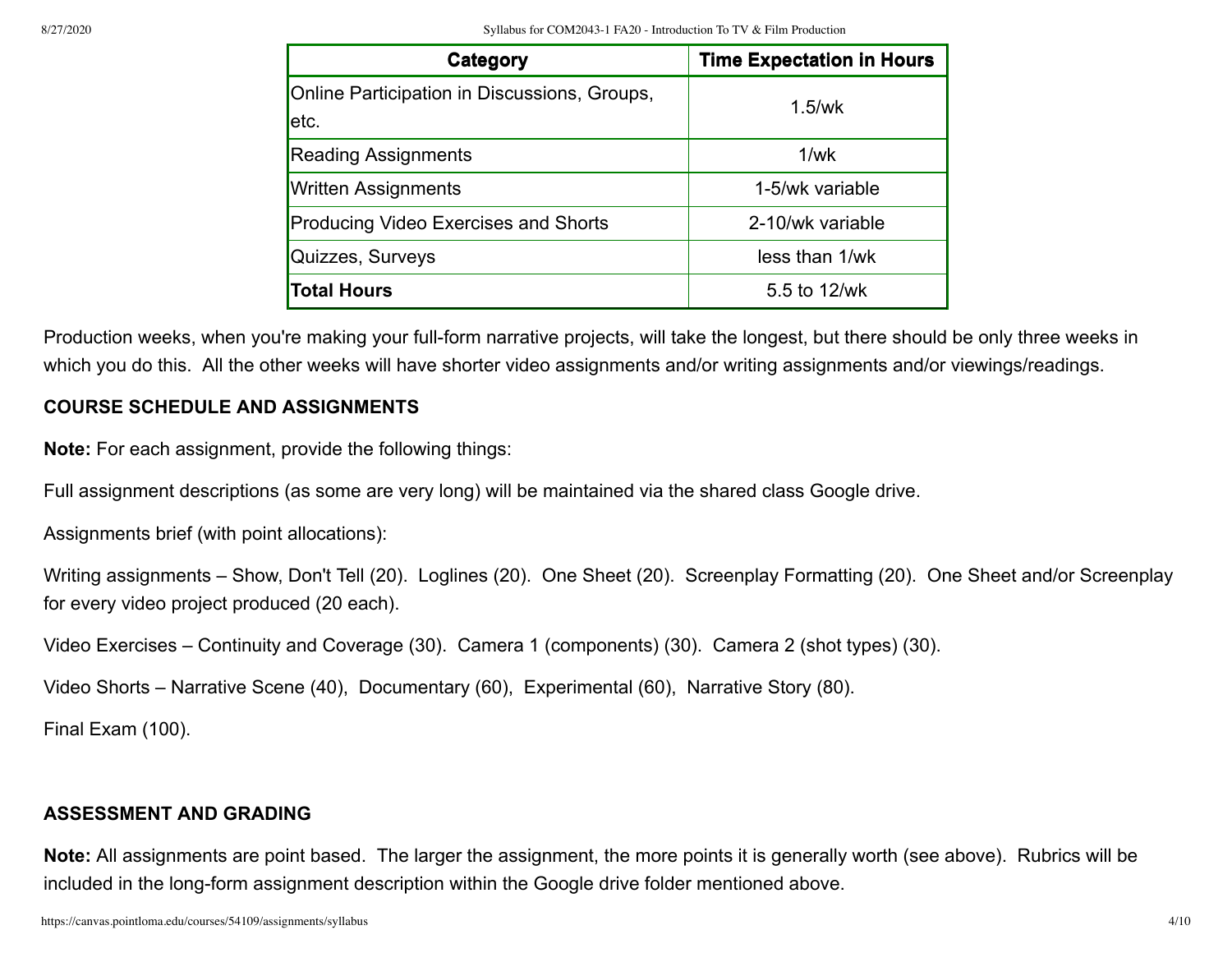#### **Standard Grade Scale Based on Percentages**

| A 93-100 |                     | $B+ 87-89$ C+ 77-79 D+ 67-69 |                       | $\mathsf F$ Less than 59 |
|----------|---------------------|------------------------------|-----------------------|--------------------------|
| A-90-92  |                     | B 83-86   C 73-76   D 63-66  |                       |                          |
|          | $B-80-82$ $C-70-72$ |                              | $\overline{D}$ -60-62 |                          |

### **STATE AUTHORIZATION**

State authorization is a formal determination by a state that Point Loma Nazarene University is approved to conduct activities regulated by that state. In certain states outside California, Point Loma Nazarene University is not authorized to enroll online (distance education) students. If a student moves to another state after admission to the program and/or enrollment in an online course, continuation within the program and/or course will depend on whether Point Loma Nazarene University is authorized to offer distance education courses in that [state. It is the student's responsibility to notify the institution of any change in his or her physical location. Refer to the map on](https://www.pointloma.edu/offices/office-institutional-effectiveness-research/disclosures) **State Authorization (https://www.pointloma.edu/offices/office-institutional-effectiveness-research/disclosures)** to view which states allow online (distance education) outside of California.

#### **INCOMPLETES AND LATE ASSIGNMENTS**

All assignments are to be submitted/turned in by the beginning of the class session when they are due—including assignments posted in Canvas. Incompletes will only be assigned in extremely unusual circumstances.

Late assignments, unless otherwise approved by your professor, will lose a value of one letter grade each full 24 hours that the assignment is late.

#### **PLNU COPYRIGHT POLICY**

Point Loma Nazarene University, as a non-profit educational institution, is entitled by law to use materials protected by the US Copyright Act for classroom education. Any use of those materials outside the class may violate the law.

### **PLNU ACADEMIC HONESTY POLICY**

Students should demonstrate academic honesty by doing original work and by giving appropriate credit to the ideas of others. Academic dishonesty is the act of presenting information, ideas, and/or concepts as one's own when in reality they are the results of another person's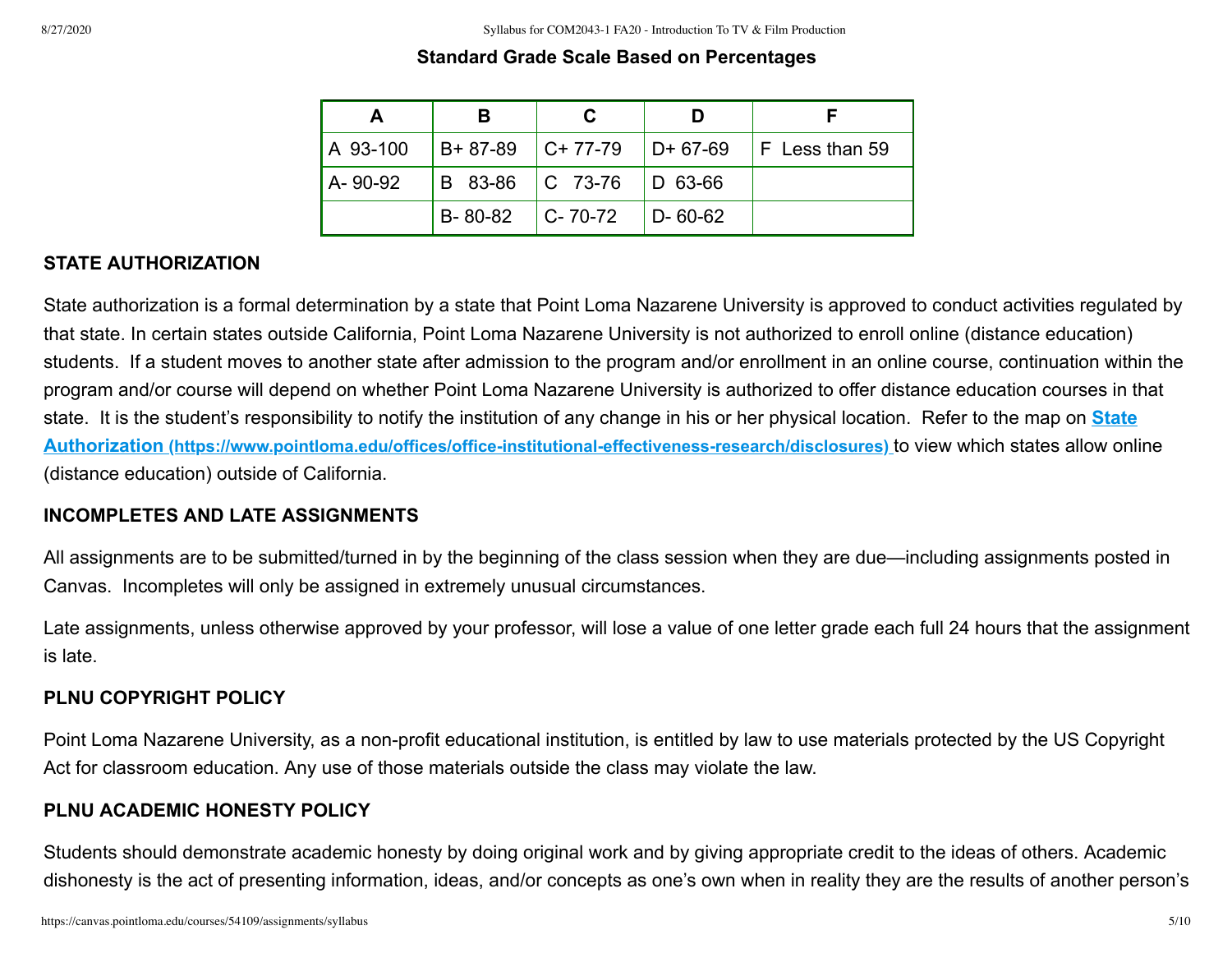creativity and effort. A faculty member who believes a situation involving academic dishonesty has been detected may assign a failing grade for that assignment or examination, or, depending on the seriousness of the offense, for the course. Faculty should follow and students may appeal using the procedure in the university Catalog. See **Academic Policies (http://catalog.pointloma.edu/content.php? catoid=18&navoid=1278)** [for definitions of kinds of academic dishonesty and for further policy information.](http://catalog.pointloma.edu/content.php?catoid=18&navoid=1278)

### **PLNU ACADEMIC ACCOMMODATIONS POLICY**

While all students are expected to meet the minimum standards for completion of this course as established by the instructor, students with disabilities may require academic adjustments, modifications or auxiliary aids/services. At Point Loma Nazarene University (PLNU), these students are requested to register with the Disability Resource Center (DRC), located in the Bond Academic Center. (**DRC@pointloma.edu [\(mailto:DRC@pointloma.edu\)](mailto:DRC@pointloma.edu)** or 619-849-2486). The DRC's policies and procedures for assisting such students in the development of an appropriate academic adjustment plan (AP) allows PLNU to comply with Section 504 of the Rehabilitation Act and the Americans with Disabilities Act. Section 504 (a) prohibits discrimination against students with special needs and guarantees all qualified students equal access to and benefits of PLNU programs and activities. After the student files the required documentation, the DRC, in conjunction with the student, will develop an AP to meet that student's specific learning needs. The DRC will thereafter email the student's AP to all faculty who teach courses in which the student is enrolled each semester. The AP must be implemented in all such courses.

If students do not wish to avail themselves of some or all of the elements of their AP in a particular course, it is the responsibility of those students to notify their professor in that course. PLNU highly recommends that DRC students speak with their professors during the first two weeks of each semester about the applicability of their AP in that particular course and/or if they do not desire to take advantage of some or all of the elements of their AP in that course.

# **PLNU ATTENDANCE AND PARTICIPATION POLICY**

Regular and punctual attendance at all synchronous class sessions is considered essential to optimum academic achievement. If the student is absent for more than 10 percent of class sessions (virtual or face-to-face), the faculty member will issue a written warning of deenrollment. If the absences exceed 20 percent, the student may be de-enrolled without notice until the university drop date or, after that date, receive the appropriate grade for their work and participation. In some courses, a portion of the credit hour content will be delivered [asynchronously and attendance will be determined by submitting the assignments by the posted due dates. See](http://catalog.pointloma.edu/content.php?catoid=18&navoid=1278) **Academic Policies (http://catalog.pointloma.edu/content.php?catoid=18&navoid=1278)** in the Undergraduate Academic Catalog. If absences exceed these limits but are due to university excused health issues, an exception will be granted.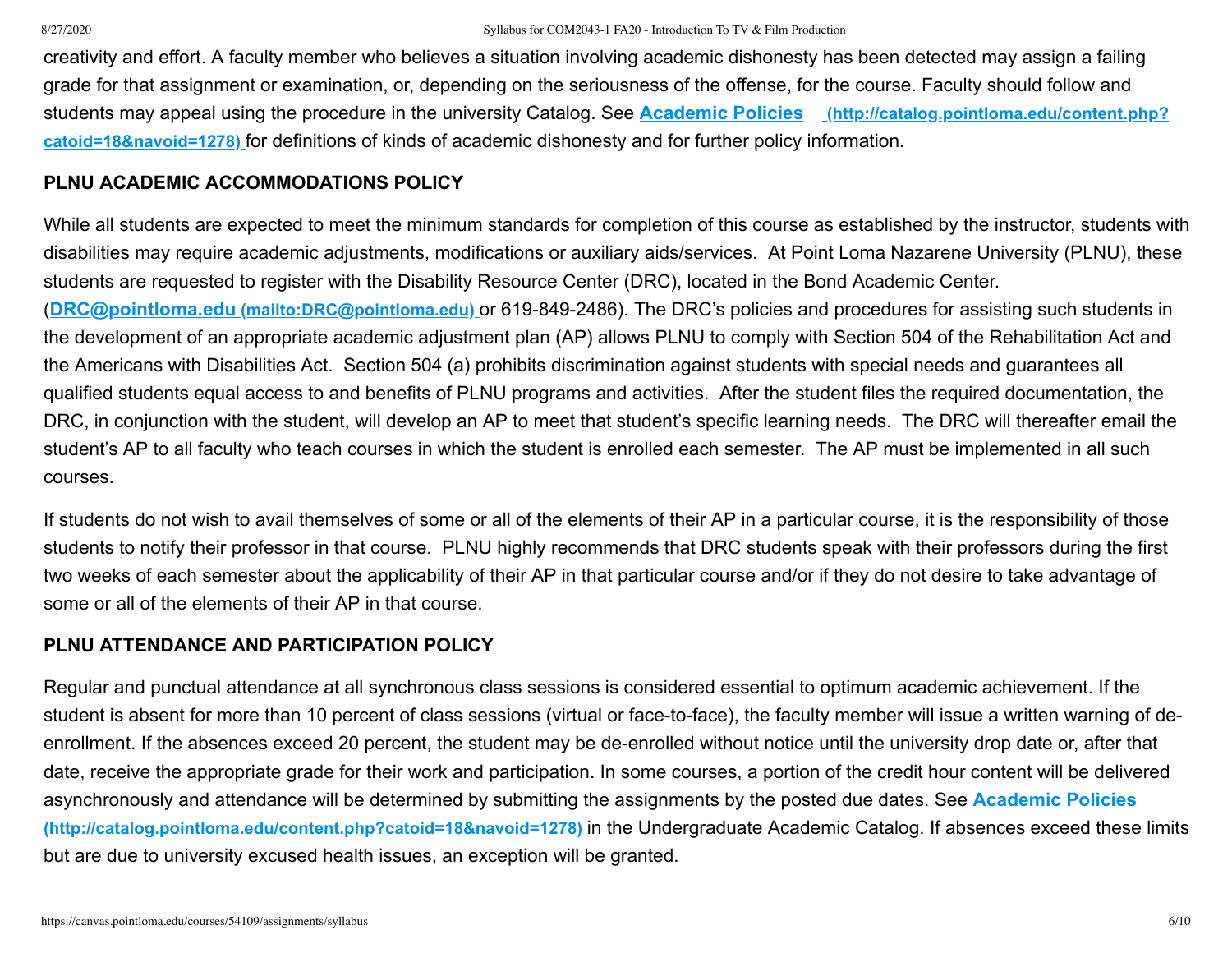Also, students who are late to synchronous or in-person classes will receive 1/3rd of an absence for each tardy, beginning in week 2 of the semester.

#### **Asynchronous Attendance/Participation Definition**

A day of attendance in asynchronous content is determined as contributing a substantive note, assignment, discussion, or submission by the posted due date. Failure to meet these standards will result in an absence for that day. Instructors will determine how many asynchronous attendance days are required each week.

### **SPIRITUAL CARE**

Please be aware PLNU strives to be a place where you grow as whole persons. To this end, we provide resources for our students to encounter God and grow in their Christian faith.

 [If students have questions, a desire to meet with the chaplain or have prayer requests you can contact the](https://www.pointloma.edu/offices/spiritual-development) **Office of Spiritual Development (https://www.pointloma.edu/offices/spiritual-development)**

# **USE OF TECHNOLOGY**

In order to be successful in the online environment, you'll need to meet the minimum technology and system requirements; please refer to the *Technology and System Requirements* **[\(https://help.pointloma.edu/TDClient/1808/Portal/KB/ArticleDet?ID=108349\)](https://help.pointloma.edu/TDClient/1808/Portal/KB/ArticleDet?ID=108349)** information.

Problems with technology do not relieve you of the responsibility of participating, turning in your assignments, or completing your class work.

# Course Summary:

| <b>Date</b>      | <b>Details</b>                                                                                                                       |                   |
|------------------|--------------------------------------------------------------------------------------------------------------------------------------|-------------------|
| Thu Aug 20, 2020 | <b>added</b> <u>COM 2043 - Thursdays</u><br>(https://canvas.pointloma.edu/calendar?<br>event id=59390&include contexts=course 54109) | 1:30pm to 3pm     |
| Thu Aug 27, 2020 | <b>added</b> <u>COM 2043 - Thursdays</u><br>(https://canvas.pointloma.edu/calendar?<br>event id=59391&include contexts=course 54109) | $1:30pm$ to $3pm$ |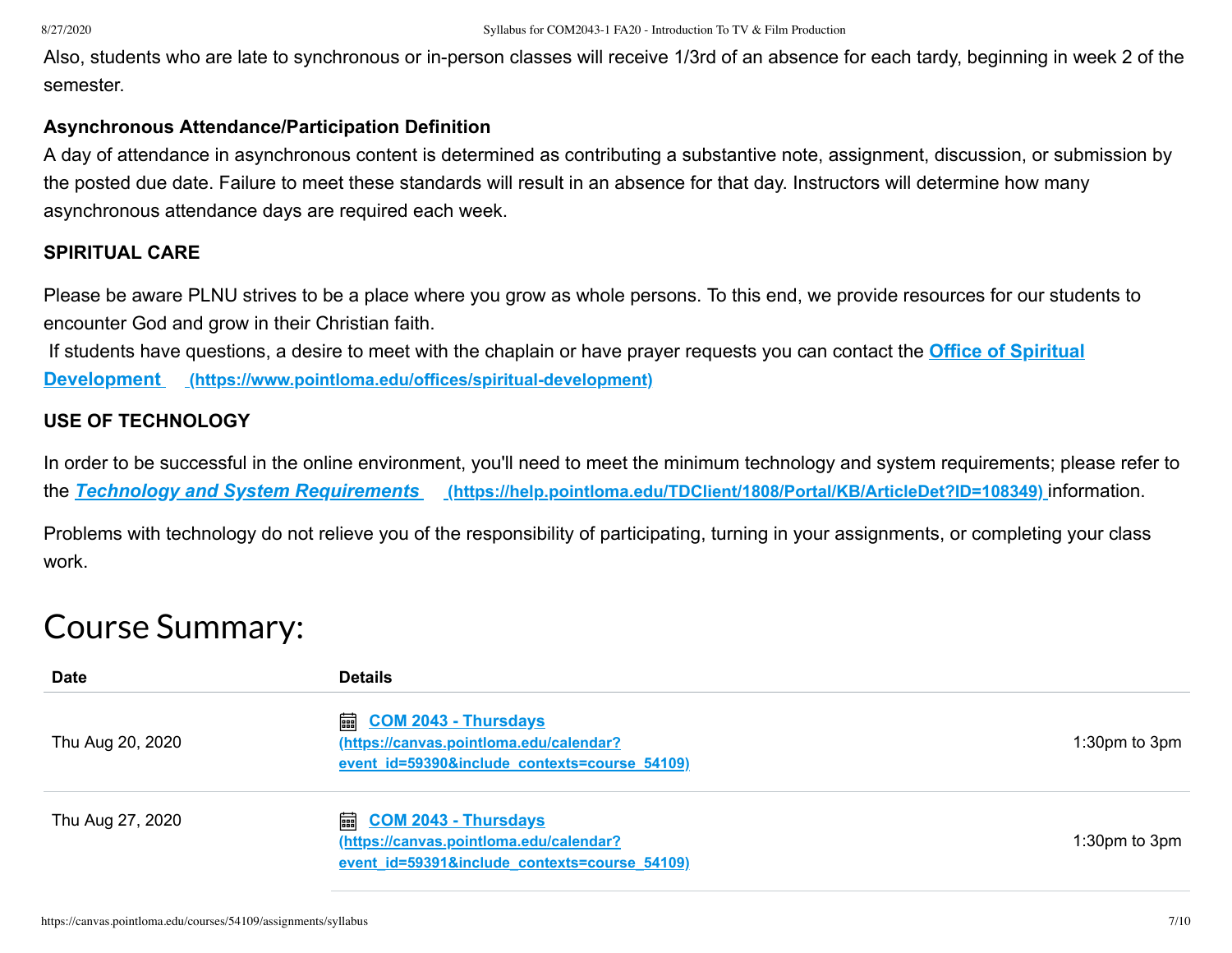| <b>Date</b>      | <b>Details</b>                                                                                                               |                |
|------------------|------------------------------------------------------------------------------------------------------------------------------|----------------|
|                  | <b>Show, Don't Tell</b><br>國<br>(https://canvas.pointloma.edu/courses/54109/assignments/558602)                              | due by 11:59pm |
| Tue Sep 1, 2020  | <b>A</b> Syllabus                                                                                                            | to do: 11:59pm |
| Thu Sep 3, 2020  | 翩<br><b>COM 2043 - Thursdays</b><br>(https://canvas.pointloma.edu/calendar?<br>event id=59392&include contexts=course 54109) | 1:30pm to 3pm  |
| Thu Sep 10, 2020 | 圇<br><b>COM 2043 - Thursdays</b><br>(https://canvas.pointloma.edu/calendar?<br>event id=59393&include contexts=course 54109) | 1:30pm to 3pm  |
| Thu Sep 17, 2020 | <b>COM 2043 - Thursdays</b><br>翩<br>(https://canvas.pointloma.edu/calendar?<br>event id=59394&include contexts=course 54109) | 1:30pm to 3pm  |
| Thu Sep 24, 2020 | 圇<br><b>COM 2043 - Thursdays</b><br>(https://canvas.pointloma.edu/calendar?<br>event id=59395&include contexts=course 54109) | 1:30pm to 3pm  |
| Thu Oct 1, 2020  | 翩<br><b>COM 2043 - Thursdays</b><br>(https://canvas.pointloma.edu/calendar?<br>event id=59396&include contexts=course 54109) | 1:30pm to 3pm  |
| Thu Oct 8, 2020  | 翩<br><b>COM 2043 - Thursdays</b><br>(https://canvas.pointloma.edu/calendar?<br>event id=59397&include contexts=course 54109) | 1:30pm to 3pm  |
| Thu Oct 15, 2020 | <b>COM 2043 - Thursdays</b><br>翩<br>(https://canvas.pointloma.edu/calendar?<br>event id=59398&include contexts=course 54109) | 1:30pm to 3pm  |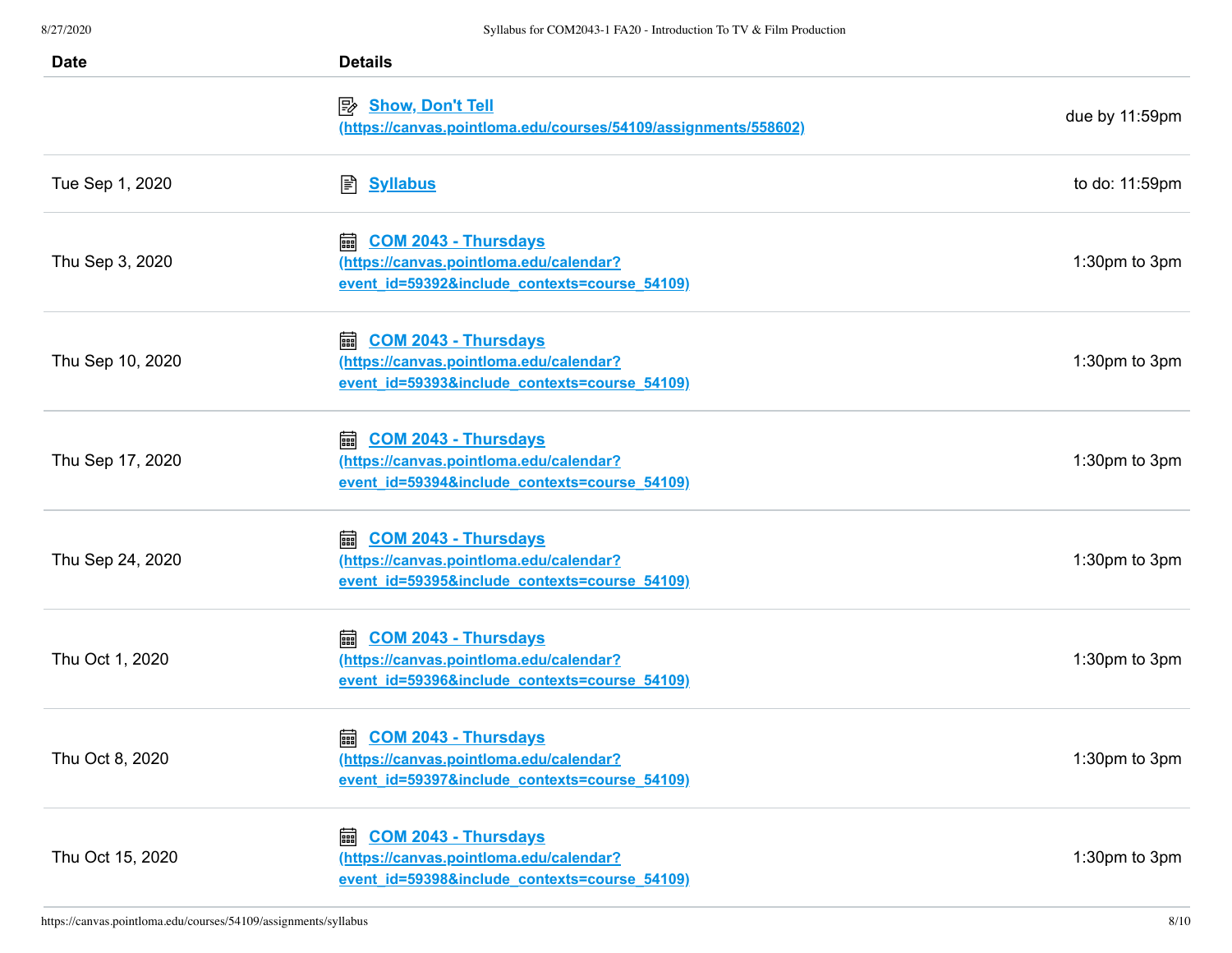| <b>Date</b>      | <b>Details</b>                                                                                                               |               |
|------------------|------------------------------------------------------------------------------------------------------------------------------|---------------|
| Thu Oct 22, 2020 | <b>COM 2043 - Thursdays</b><br>翩<br>(https://canvas.pointloma.edu/calendar?<br>event id=59399&include contexts=course 54109) | 1:30pm to 3pm |
| Thu Oct 29, 2020 | <b>COM 2043 - Thursdays</b><br>翩<br>(https://canvas.pointloma.edu/calendar?<br>event id=59400&include contexts=course 54109) | 1:30pm to 3pm |
| Thu Nov 5, 2020  | 翩<br><b>COM 2043 - Thursdays</b><br>(https://canvas.pointloma.edu/calendar?<br>event id=59401&include contexts=course 54109) | 1:30pm to 3pm |
| Thu Nov 12, 2020 | <b>COM 2043 - Thursdays</b><br>翩<br>(https://canvas.pointloma.edu/calendar?<br>event id=59402&include contexts=course 54109) | 1:30pm to 3pm |
| Thu Nov 19, 2020 | <b>COM 2043 - Thursdays</b><br>翩<br>(https://canvas.pointloma.edu/calendar?<br>event id=59403&include contexts=course 54109) | 1:30pm to 3pm |
| Thu Nov 26, 2020 | <b>COM 2043 - Thursdays</b><br>翩<br>(https://canvas.pointloma.edu/calendar?<br>event id=59404&include contexts=course 54109) | 1:30pm to 3pm |
| Thu Dec 3, 2020  | <b>COM 2043 - Thursdays</b><br>翩<br>(https://canvas.pointloma.edu/calendar?<br>event id=59405&include contexts=course 54109) | 1:30pm to 3pm |
| Thu Dec 10, 2020 | <b>COM 2043 - Thursdays</b><br>圇<br>(https://canvas.pointloma.edu/calendar?<br>event_id=59406&include_contexts=course_54109) | 1:30pm to 3pm |